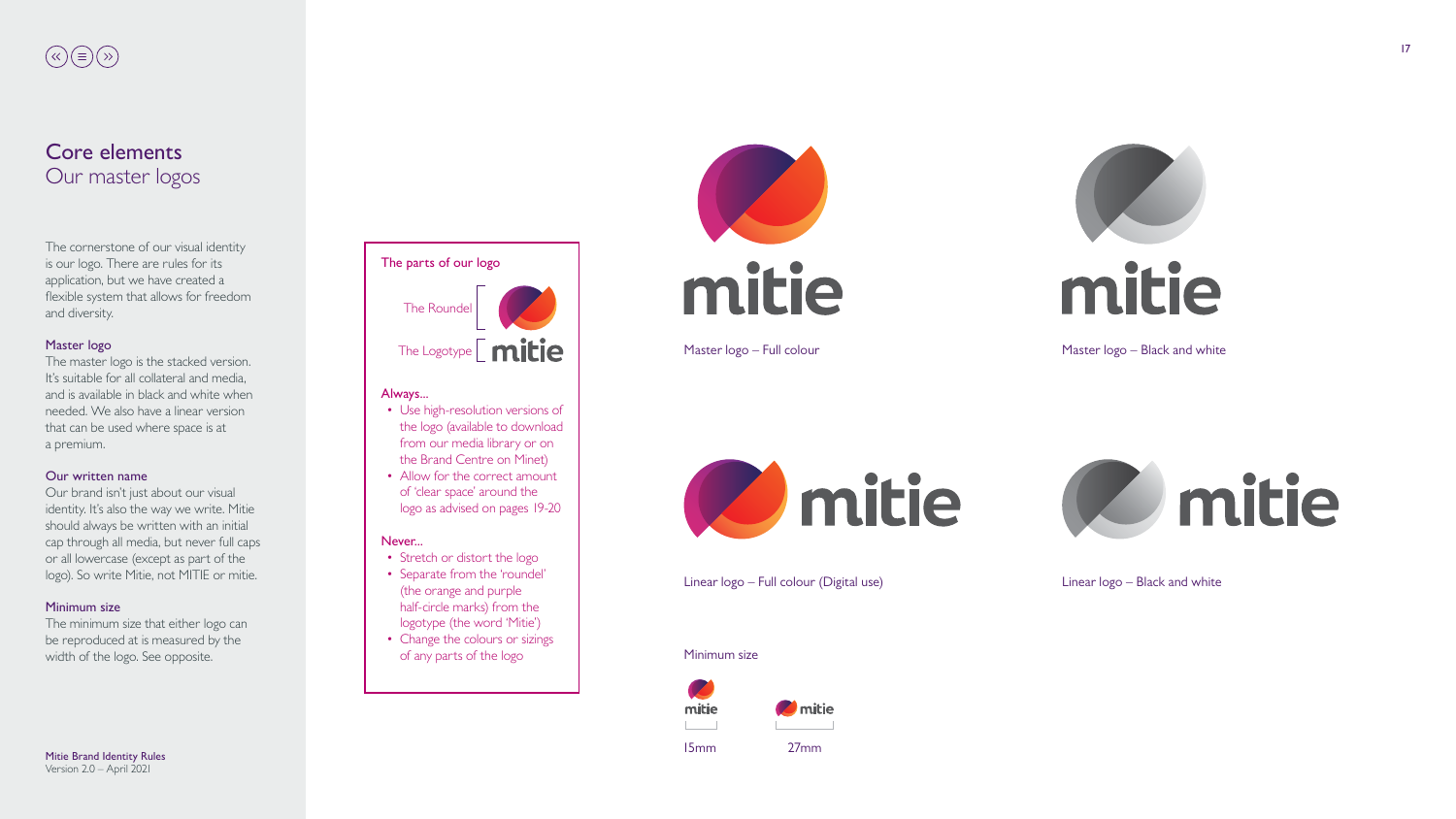18



# $\textcircled{\tiny{$\ast$}}\textcircled{\tiny{$\ast$}}\textcircled{\tiny{$\ast$}}\textcircled{\tiny{$\ast$}}$

## Core elements Our secondary logos

We also have logos for use in specific circumstances. The layered version can be used on non-print collateral elements, i.e. badges, vehicle livery and signage. The initial version is for the social media space as an icon. There are also specific logos available for uniforms only.

Note: The layered logo and 'flat' (non-gradient) logo are for the exclusive use of vehicle livery and uniform branding, respectively.



Layered vehicle livery logo\*



Uniform logo – Positive\*\*

*\*For more information on vehicle livery branding, please see page 56-57. \*\*For more information on uniform branding, please see page 55.*

Uniform logo – Negative\*\*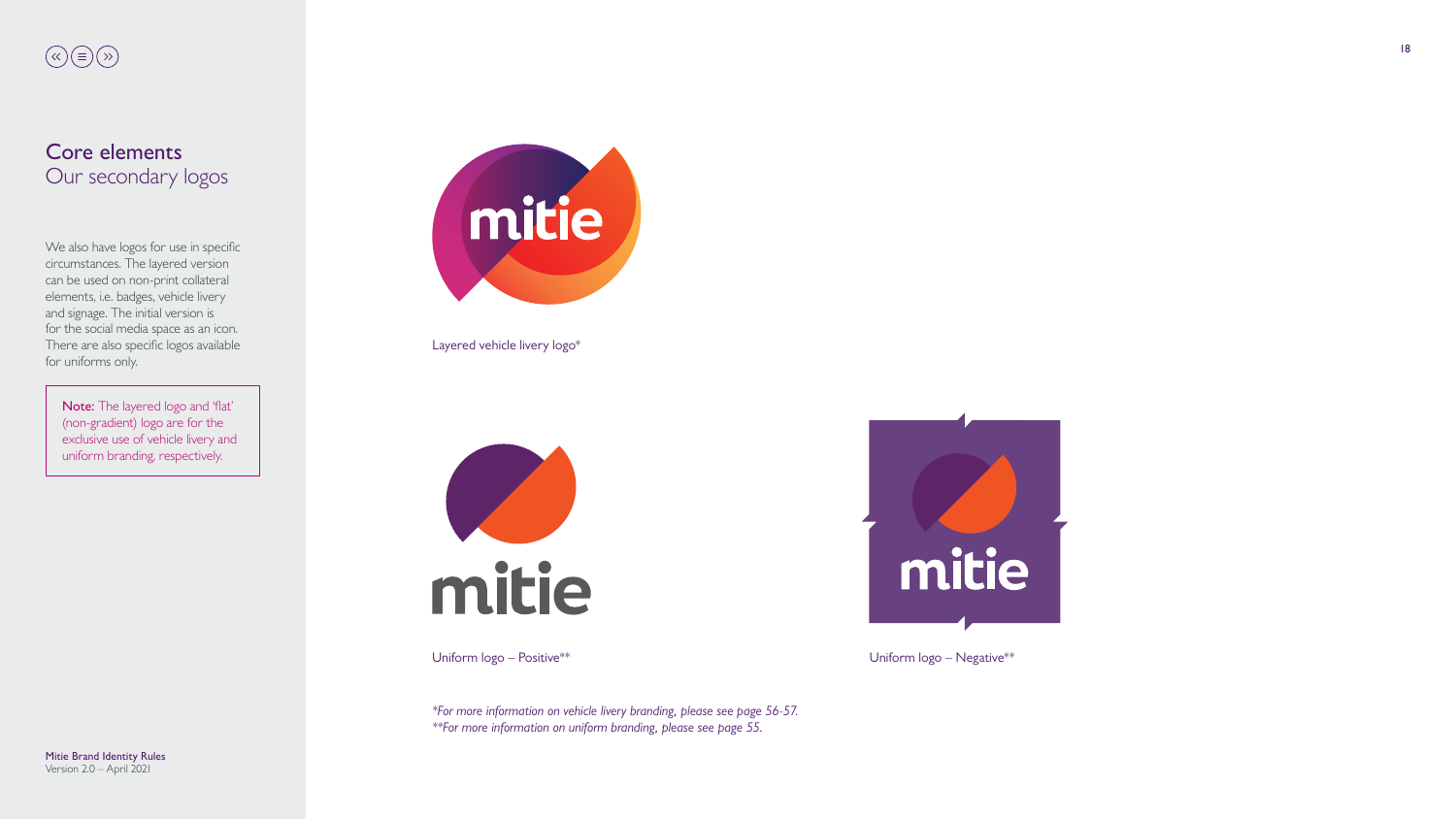19

Mitie Brand Identity Rules

Version 2.0 – April 2021

# $\bigotimes(\mathbb{E})\bigotimes(\mathbb{F})$

## Core elements Using our master logo

There are a couple of simple rules you must observe when using our full colour logo. The logo can be used on a white or neutral background, but if used on a dark background or image the tab system must be used.

#### Clear space

The minimum clear space area that surrounds our logo is the height of the 'm' from our wordmark.

#### Positioning and tab system

In print, our logo must always appear on a white or a neutral background. Where used on pictures or strong colours please use this tab template.

#### Logo sizes

To keep it simple we have some measurement guides for consistency across our communications; regardless of their size and orientation, i.e. portrait or landscape, the following minimum sizes have been recommended for the following 'A' formats. If the communication format is not an 'A' size, please take care to maintain the same proportion between the logo and the format, as the examples shown here.







### Clear space **Positioning and tab system**



DL A5 A4 A3

Logo sizes

DL – 20mm x 24.5mm A5 – 20mm x 24.5mm  $A4 - 30$ mm  $\times$  36.5mm A3 – 40mm x 48.5mm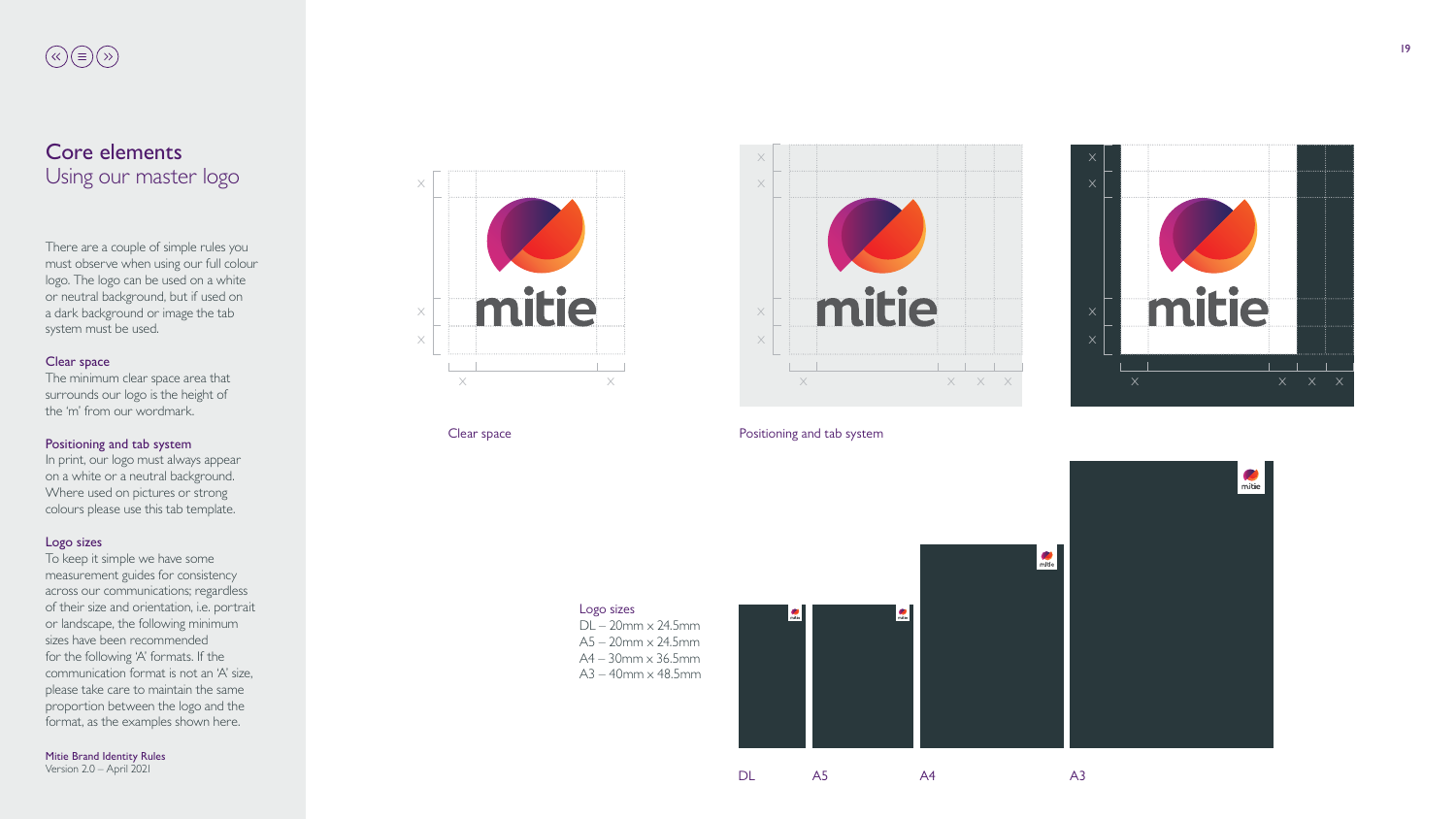





# $\textcircled{\tiny{$\ast$}}\textcircled{\tiny{$\ast$}}\textcircled{\tiny{$\ast$}}\textcircled{\tiny{$\ast$}}$

## Core elements Using our linear and secondary logos

### Clear space

The minimum clear space area that surrounds our linear and secondary logos is the height of the 'm' from our wordmark. The only exception to this rule is the initial logo (social media). See the diagram opposite for further guidance.

### Linear logo positioning

Our linear logo sits top left on our online and email communications and top right on our PowerPoint content slides.

On mobile it's centred at the top for maximum impact, but also to make best use of the screen area for content.

For examples of our linear logo in situ, go to our best practice examples, starting on page 37.

Linear logo (Digital use)

Layered logo



### Linear logo positioning



**Online and email Contract Contract Contract Contract Contract Contract Contract Contract Contract Contract Contract Contract Contract Contract Contract Contract Contract Contract Contract Contract Contract Contract Contra**